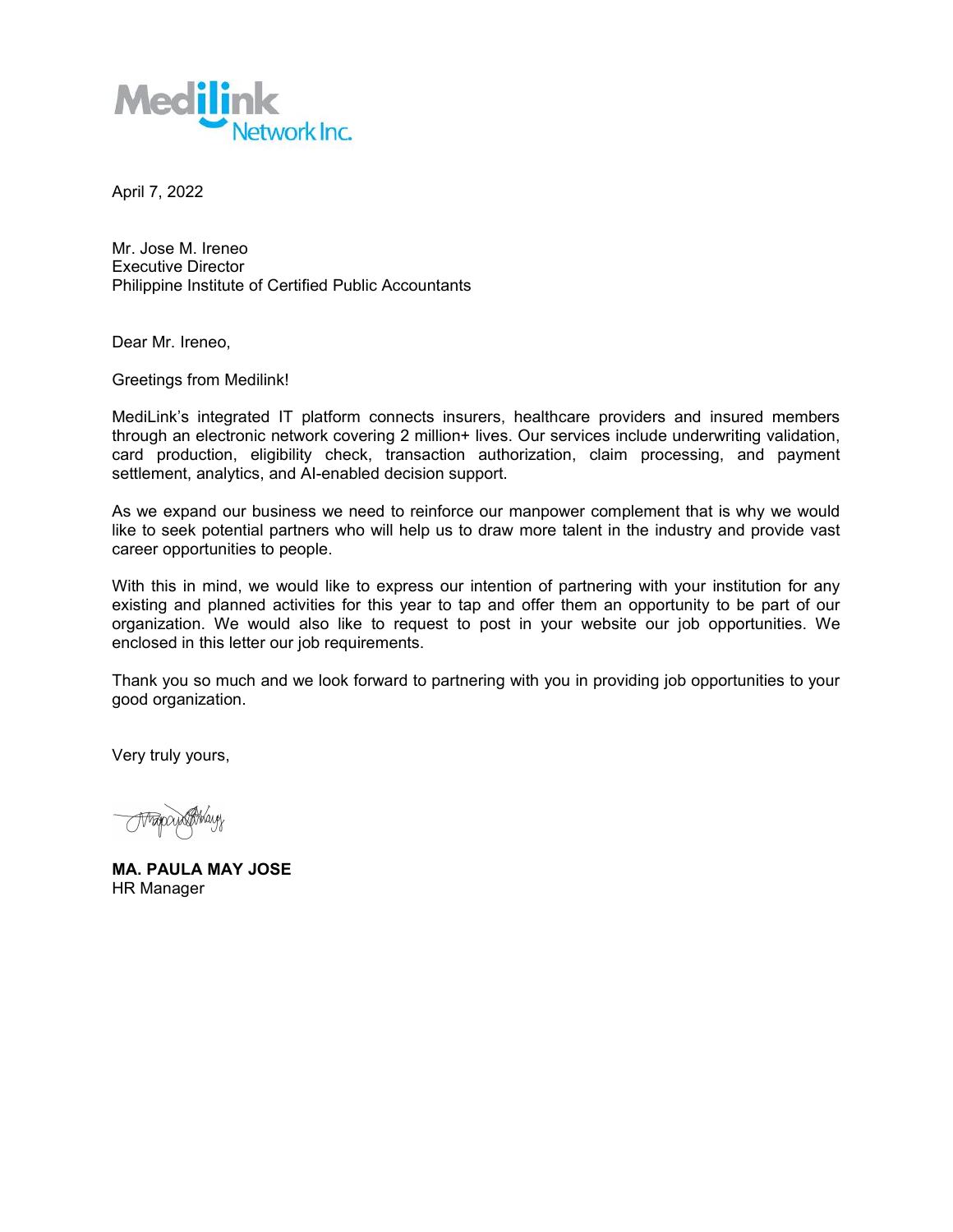

### **Company contact information**

- I. Company name: **Medilink Network Inc.**
- II. Complete address: **4th Floor, CIBI Information Center 3308 Zapote cor. Mascardo St. Makati City, Philippines**
- III. Contact number: **(632) 8779-6565, 0905-8980137**
- IV. Contact Person: **Ma. Paula May Jose – HR Manager**
- V. Email address: [maria\\_jose@medilink.ph](mailto:maria_jose@medilink.ph), [hrmedilink@medilink.ph,](mailto:hrmedilink@medilink.ph)

### **JOB VACANCY**

JOB TITLE: **ACCOUNTING OFFICER** LEVEL: **SUPERVISORY**

#### **Job Summary:**

**Accounting Officer** assists the Unit Head in accomplishing the goals and objectives of the Unit, and may directly supervise the supervisors, specialists, associates and assistants.

### **SPECIFIC DUTIES AND RESPONSIBILITIES:**

The Accounting Officer may be assigned to any of the units of Audit and Accounting, depending on the client engagement, requirements and required rotation of employees.

Depending on Unit assignment, the Accounting Officer is expected to discharge the following duties and responsibilities:

Accounting Unit: The Accounting Officer shall handle over-all finance and accounting activities of specified clients, such as but not limited to:

1. Establishment, review and enforcement of accounting processes, methods, policies, principles and procedures;

2. Supervision, management and evaluation of supervisors, specialists, associates and assistants assigned to the project/undertaking to ensure compliance and accuracy, including enforcement of company rules and regulations as such function may be delegated or assigned by the Unit Head;

3. Conducting and overseeing finance and accounting functions such as:month-end and year-end process; account payables and receivables; general ledger; cash receipts and disbursements' revenue and expenditure variance analysis; fixed assets and inventory reconciliation; monthly inter company reconciliation;

4. Conducting all other activities related to finance and accounting, including improvement of systems and procedures, as well as initiating mitigation, remediation and corrective actions;

5. Submission of monthly and annual financial reports, and preparation of the financial statements and coordinating the same with the external auditors with respect to the audited financial statements. 6. Maintaining and organizing set of details records to document financial transactions;

7. Preparation of Finance and Accounting Manual and such other policies, procedures, rules and regulations as may be needed to ensure efficient and effective performance of functions by the Accounting Unit;

8. Coordination with the other teams, and performance of collaboration work as may be required in the performance of the services offered by the Company; and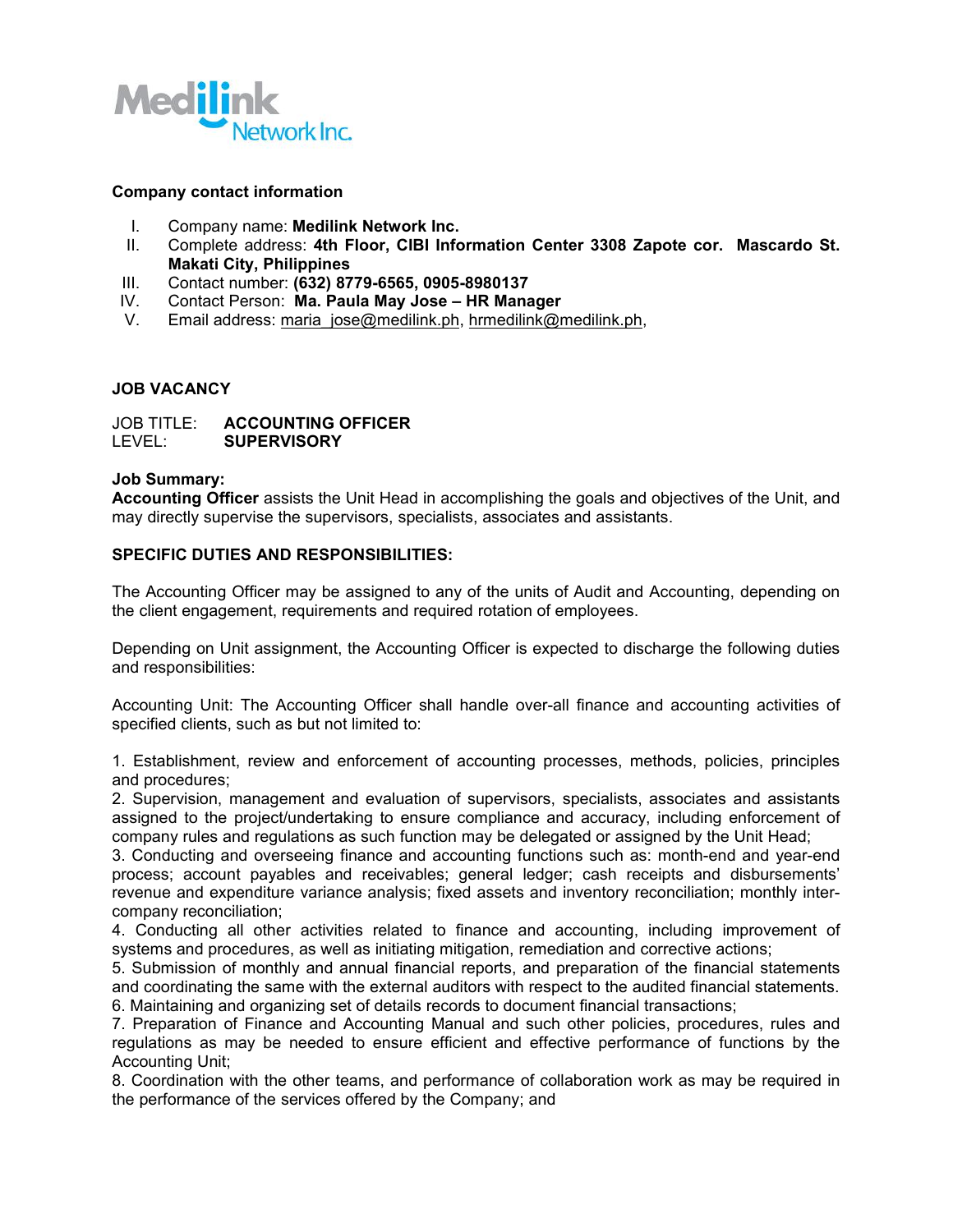

9. Perform such duties, responsibilities and functions as may be assigned by his superiors from time to time.

### **Qualifications and Skills:**

- 1. Candidate must possess at least a Bachelor's/College Degree,
- 2. Graduate of Bachelor of Science in Accountancy
- 3. Must be a CPA
- 4. Preferably with 2-4 years' experience in the related field; and
- 5. Can work under pressure and meet deadlines with minimum supervision.
- 6. Familiar with BIR and other statutory requirements
- 7. Computer literate and knowledgeable in MS Excel basic formulas such as Vlookup, Pivot etc.
- 8. Possess good interpersonal and communication skills
- 9. Analytical and with keen attention to details
- 10. Has leadership and management experience

# **JOB VACANCY**

JOB TITLE: **Specialist** LEVEL:

The **Specialist** may be assigned to any of the units of Audit and Accounting from time to time, depending on the client engagement, requirements and required rotation of employees.

Depending on Unit assignment, the **Specialist** is expected to discharge the following duties and responsibilities:

### *Accounting Unit: The Specialist shall handle over-all finance and accounting activities of specified clients, such as but not limited to:*

1. Establishment, review and enforcement of accounting processes,methods, policies, principles and procedures;

2. Supervision, management and evaluation of associates and assistants assigned to the unit or project/undertaking to ensure compliance and accuracy, including enforcement of company rules and regulations as such function may be delegated or assigned by the Unit Head;

3. Conducting and overseeing finance and accounting functions such as:month-end and year-end process; account payables and receivables; general ledger; cash receipts and disbursements' revenue and expenditure variance analysis; fixed assets and inventory reconciliation; monthly inter company reconciliation;

4. Conducting all other activities related to finance and accounting, including improvement of systems and procedures, as well as initiating mitigation, remediation and corrective actions;

5. Submission of monthly and annual financial reports, and preparation of the financial statements and coordinating the same with the external auditors with respect to the audited financial statements. 6. Maintaining and organizing set of details records to document financial transactions;

7. Preparation of Finance and Accounting Manual and such other policies, procedures, rules and regulations as may be needed to ensure efficient and effective performance of functions by the Accounting Unit;

8. Coordination with the other teams, and performance of collaboration work as may be required in the performance of the services offered by the Company; and